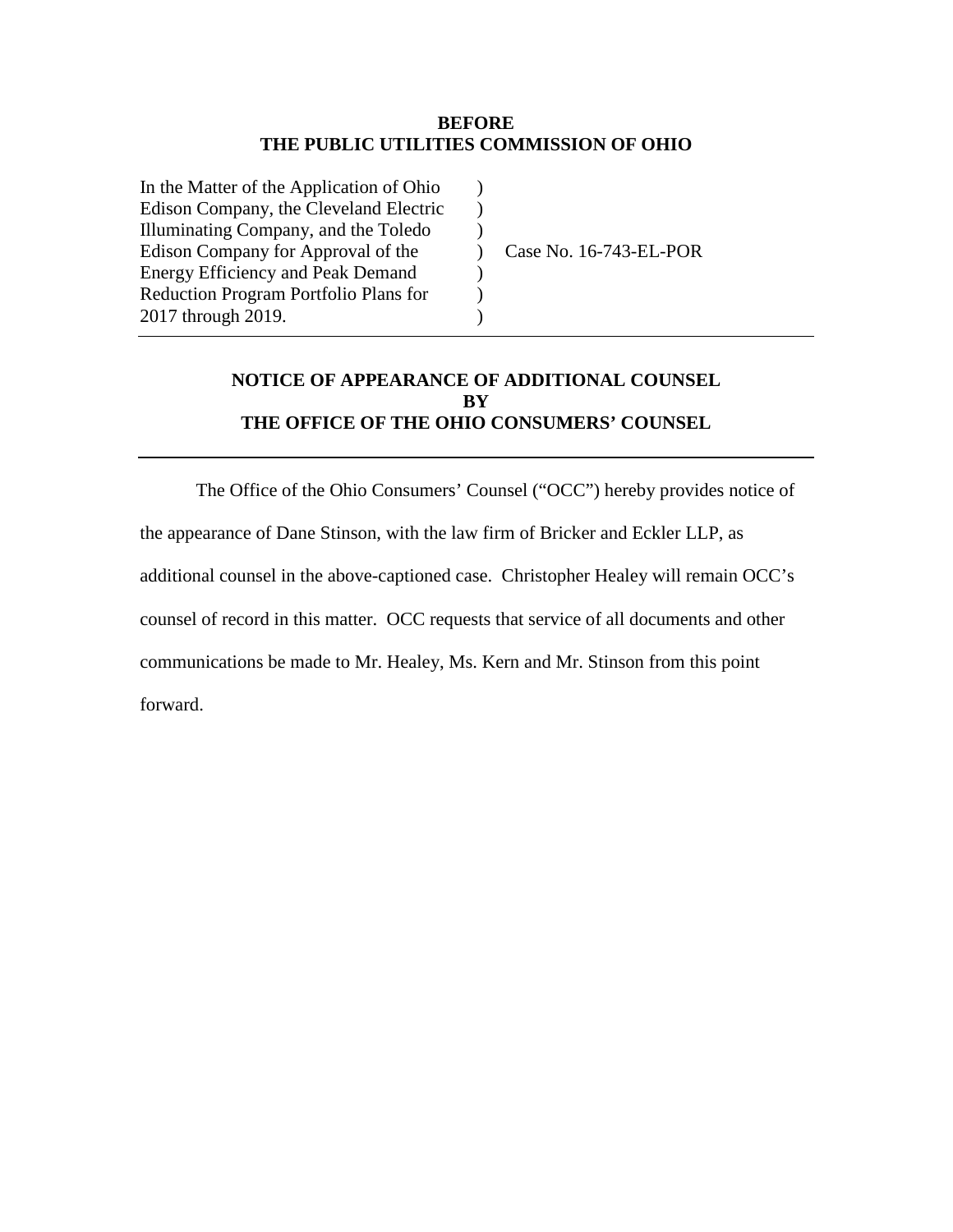Respectfully submitted,

# BRUCE J. WESTON (0016973) OHIO CONSUMERS' COUNSEL

*/s/ Christopher Healey*

Christopher Healey (0086027) Counsel of Record Kyle Kern (0084199) Assistant Consumers' Counsel

### **Office of the Ohio Consumers' Counsel**

10 W. Broad St., 18<sup>th</sup> Fl. Columbus, OH 43215 Telephone: (614) 466-9571 (Healey direct) Telephone: (614) 466-9585 (Kern direct) [christopher.healey@occ.ohio.gov](mailto:christopher.healey@occ.ohio.gov) [kyle.kern@occ.ohio.gov](mailto:kyle.kern@occ.ohio.gov) (All will accept service via email)

Dane Stinson (0019101) Bricker and Eckler LLP 100 South Third Street Columbus, Ohio 43215 Telephone: (614) 227-4854 [DStinson@bricker.com](mailto:DStinson@bricker.com) (Willing to accept email service)

*Outside Counsel for the Office of the Ohio Consumers' Counsel*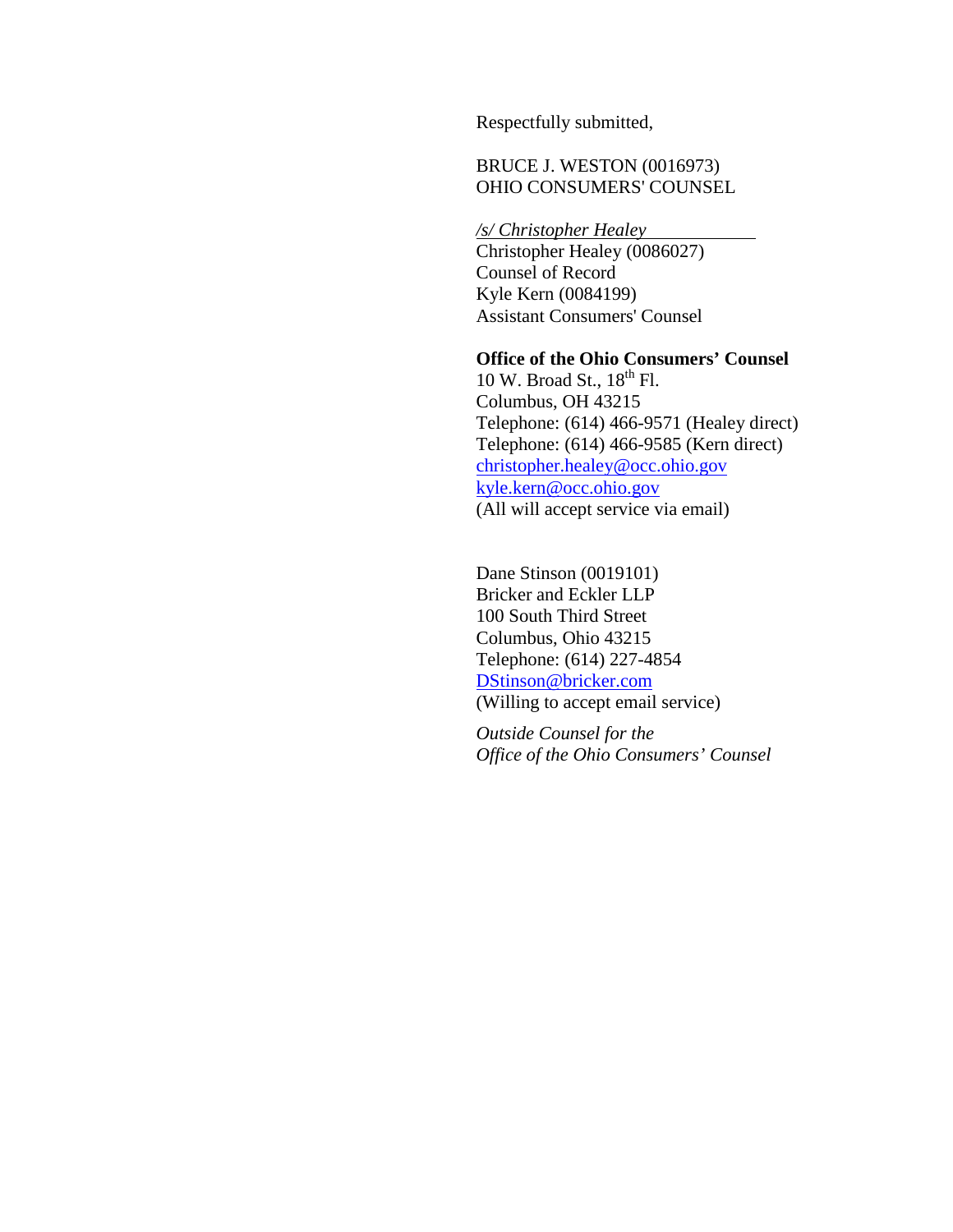### **CERTIFICATE OF SERVICE**

I hereby certify that a copy of the foregoing Notice of Appearance of Additional Counsel was served via electronic transmission upon the parties this  $18<sup>th</sup>$  day of May 2016.

> */s/ Christopher Healey* Christopher Healey Assistant Consumers' Counsel

### **SERVICE LIST**

[mfleisher@elpc.org](mailto:mfleisher@elpc.org) [tdougherty@theOEC.org](mailto:tdougherty@theOEC.org) [cmooney@ohiopartners.org](mailto:cmooney@ohiopartners.org) [ricks@ohanet.org](mailto:ricks@ohanet.org) mwarnock@bricker.com [dborchers@bricker.com](mailto:dborchers@bricker.com) [mpritchard@mwncmh.com](mailto:mpritchard@mwncmh.com) [William.wright@ohioattorneygeneral.gov](mailto:William.wright@ohioattorneygeneral.gov)

[cdunn@firstenergycorp.com](mailto:cdunn@firstenergycorp.com) [Kjklaw@yahoo.com](mailto:Kjklaw@yahoo.com) [jfinnigan@edf.org](mailto:jfinnigan@edf.org) [rdove@attorneydove.com](mailto:rdove@attorneydove.com) [ORourke@carpenterlipps.com](mailto:ORourke@carpenterlipps.com) [Bojko@carpenterlipps.com](mailto:Bojko@carpenterlipps.com) [Ghiloni@carpenterlipps.com](mailto:Ghiloni@carpenterlipps.com)